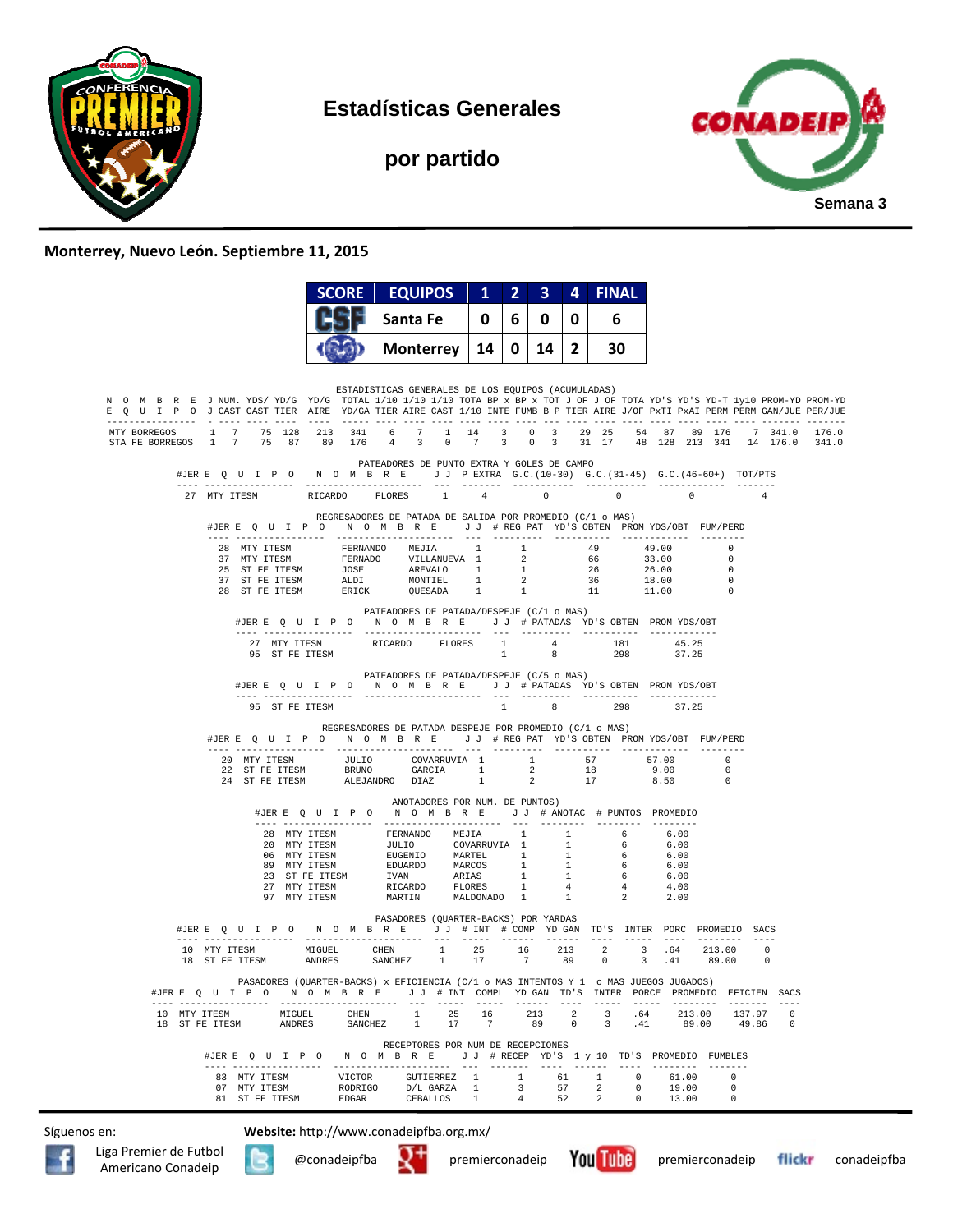







|                                          |  |                                |                       | $\begin{tabular}{cccccccc} 06 & MTY TTESM & &EUGEND & MARTEL & 1 & 5 & 51 & 3 & 1 & 10.20 \\ 34 & ST FE TTESM & & & & & & & & & & & \\ 08 & MTY TTESM & & & & & & & & & & & \\ 09 & MTY TTESM & & & & & & & & & & & \\ 09 & MTY TTESM & & & & & & & & & & & \\ 09 & MTY TTESM & & & & & & & & & & & & \\ 09 & MTY TTESM & & & & & & & & & & & & \\ 09 & MTY TTESM & & & & & & & & & & & & \\ 09 & MTY TTESM & & & & & & & & & &$                            |                |                                  |              |                              |                                            |                |                                                                                                                | 0                                |
|------------------------------------------|--|--------------------------------|-----------------------|-------------------------------------------------------------------------------------------------------------------------------------------------------------------------------------------------------------------------------------------------------------------------------------------------------------------------------------------------------------------------------------------------------------------------------------------------------------|----------------|----------------------------------|--------------|------------------------------|--------------------------------------------|----------------|----------------------------------------------------------------------------------------------------------------|----------------------------------|
|                                          |  |                                |                       |                                                                                                                                                                                                                                                                                                                                                                                                                                                             |                |                                  |              |                              |                                            |                | $\overline{\phantom{0}}$                                                                                       |                                  |
|                                          |  |                                |                       |                                                                                                                                                                                                                                                                                                                                                                                                                                                             |                |                                  |              |                              |                                            |                | $\overline{\phantom{0}}$                                                                                       | $\overline{\phantom{0}}$         |
|                                          |  |                                |                       |                                                                                                                                                                                                                                                                                                                                                                                                                                                             |                |                                  |              |                              |                                            |                | $\sim$ 0                                                                                                       |                                  |
|                                          |  |                                |                       |                                                                                                                                                                                                                                                                                                                                                                                                                                                             |                |                                  |              |                              |                                            |                |                                                                                                                |                                  |
|                                          |  |                                |                       | CORREDORES DE BALON (POR YARDAS)<br>#JERE QUIPONOMBRE JJ # ACARR YDOBTEN 1 y 10 LOG TDOBT PROMYDS FUMBLES                                                                                                                                                                                                                                                                                                                                                   |                |                                  |              |                              |                                            |                |                                                                                                                |                                  |
|                                          |  |                                |                       |                                                                                                                                                                                                                                                                                                                                                                                                                                                             |                |                                  |              |                              |                                            |                |                                                                                                                | $\Omega$                         |
|                                          |  |                                |                       |                                                                                                                                                                                                                                                                                                                                                                                                                                                             |                |                                  |              |                              |                                            |                |                                                                                                                | $\circ$                          |
|                                          |  |                                |                       |                                                                                                                                                                                                                                                                                                                                                                                                                                                             |                |                                  |              |                              |                                            |                |                                                                                                                | $\circ$                          |
|                                          |  |                                |                       |                                                                                                                                                                                                                                                                                                                                                                                                                                                             |                |                                  |              |                              |                                            |                |                                                                                                                | $\overline{0}$                   |
|                                          |  |                                |                       |                                                                                                                                                                                                                                                                                                                                                                                                                                                             |                |                                  |              |                              |                                            |                |                                                                                                                | $\overline{0}$<br>$\overline{0}$ |
|                                          |  |                                |                       |                                                                                                                                                                                                                                                                                                                                                                                                                                                             |                |                                  |              |                              |                                            |                |                                                                                                                | $\overline{\phantom{0}}$         |
|                                          |  |                                |                       |                                                                                                                                                                                                                                                                                                                                                                                                                                                             |                |                                  |              |                              |                                            |                |                                                                                                                | $\circ$                          |
|                                          |  |                                |                       |                                                                                                                                                                                                                                                                                                                                                                                                                                                             |                |                                  |              |                              |                                            |                |                                                                                                                | $\overline{0}$                   |
|                                          |  |                                |                       |                                                                                                                                                                                                                                                                                                                                                                                                                                                             |                |                                  |              |                              |                                            |                | 3.00                                                                                                           | $\circ$                          |
|                                          |  |                                |                       |                                                                                                                                                                                                                                                                                                                                                                                                                                                             |                |                                  |              |                              |                                            |                | $\begin{array}{cccccc} 3 & & 0 & & 0 & & 3.00 \\ 3 & & 1 & & 0 & & 1.00 \\ 2 & & 0 & & 0 & & 2.00 \end{array}$ | 0<br>$^{\circ}$                  |
|                                          |  |                                |                       |                                                                                                                                                                                                                                                                                                                                                                                                                                                             |                |                                  |              |                              |                                            |                |                                                                                                                |                                  |
|                                          |  |                                |                       | INTERCEPTORES DE PASES (POR # DE PASES INTECEPTADOS)<br>#JERE QUIPO NOMBRE JJ # INT YD'S PROM                                                                                                                                                                                                                                                                                                                                                               |                |                                  |              |                              |                                            |                |                                                                                                                |                                  |
|                                          |  |                                |                       |                                                                                                                                                                                                                                                                                                                                                                                                                                                             |                |                                  |              |                              |                                            | $- - - -$      |                                                                                                                |                                  |
|                                          |  |                                |                       |                                                                                                                                                                                                                                                                                                                                                                                                                                                             |                |                                  |              |                              |                                            |                |                                                                                                                |                                  |
|                                          |  |                                |                       |                                                                                                                                                                                                                                                                                                                                                                                                                                                             |                |                                  |              |                              |                                            |                |                                                                                                                |                                  |
|                                          |  |                                |                       | $\begin{tabular}{cccccc} 24 & ST FE TTESM & ALEJANDRO & DIAZ & 1 & 2 & 13 & 2.00 \\ 25 & MTY TTESM & FABRUZIO & DE LEON & 1 & 1 & 27 & 1.00 \\ 26 & STF T ESTSM & JOAN & GONZALEZ & 1 & 1 & 21 & 1.00 \\ 31 & MTY TTESM & GERARDO & LERMA & 1 & 1 & 5 & 1.00 \\ 29 & MTY TTESM & LUIS & OCAYAS & 1 & 1 & 0 & 1.00 \\ \end{tabular}$                                                                                                                         |                |                                  |              |                              |                                            |                |                                                                                                                |                                  |
|                                          |  |                                |                       |                                                                                                                                                                                                                                                                                                                                                                                                                                                             |                |                                  |              |                              |                                            |                |                                                                                                                |                                  |
|                                          |  |                                |                       | TACLEADORES (POR # DE TACLEADAS)                                                                                                                                                                                                                                                                                                                                                                                                                            |                |                                  |              |                              |                                            |                |                                                                                                                |                                  |
|                                          |  |                                |                       | #JERE QUIPO NOMBRE JJ # TACL # ATRA PROM FUM/RECU                                                                                                                                                                                                                                                                                                                                                                                                           |                |                                  |              |                              |                                            |                |                                                                                                                |                                  |
|                                          |  |                                |                       | $\begin{tabular}{cccccccc} $ \mathsf{A} \subseteq \mathsf{U} & \mathsf{A} \subseteq \mathsf{U} \ \text{R} \ \text{MRT} \ \text{TES} \end{tabular} \begin{tabular}{cccccccc} \texttt{R} & \texttt{S} & \texttt{S} & \texttt{S} & \texttt{S} & \texttt{S} & \texttt{S} & \texttt{S} & \texttt{S} & \texttt{S} & \texttt{S} & \texttt{S} & \texttt{S} & \texttt{S} & \texttt{S} & \texttt{S} & \texttt{S} & \texttt{S} & \texttt{S} & \texttt{S} & \texttt{S}$ |                |                                  |              |                              |                                            | 7.00 0         |                                                                                                                |                                  |
|                                          |  |                                |                       |                                                                                                                                                                                                                                                                                                                                                                                                                                                             |                |                                  |              |                              |                                            | 5.00           | $\Omega$                                                                                                       |                                  |
|                                          |  |                                |                       |                                                                                                                                                                                                                                                                                                                                                                                                                                                             |                |                                  |              |                              |                                            | 5.00           | $\Omega$                                                                                                       |                                  |
|                                          |  |                                |                       |                                                                                                                                                                                                                                                                                                                                                                                                                                                             |                |                                  |              |                              |                                            | 4.00           | $\Omega$                                                                                                       |                                  |
|                                          |  |                                |                       |                                                                                                                                                                                                                                                                                                                                                                                                                                                             |                |                                  |              |                              |                                            | 3.00<br>3.00   | $\overline{\phantom{0}}$<br>$\overline{\phantom{0}}$                                                           |                                  |
|                                          |  |                                |                       |                                                                                                                                                                                                                                                                                                                                                                                                                                                             |                |                                  |              |                              |                                            | 3.00           | $\overline{\phantom{0}}$                                                                                       |                                  |
|                                          |  |                                |                       |                                                                                                                                                                                                                                                                                                                                                                                                                                                             |                |                                  |              |                              |                                            | 3.00           | - 0                                                                                                            |                                  |
|                                          |  |                                |                       |                                                                                                                                                                                                                                                                                                                                                                                                                                                             |                |                                  |              |                              |                                            | 3.00           | $\overline{\phantom{0}}$                                                                                       |                                  |
|                                          |  |                                |                       |                                                                                                                                                                                                                                                                                                                                                                                                                                                             |                |                                  |              |                              |                                            | 3.00           | $\overline{\phantom{0}}$                                                                                       |                                  |
|                                          |  |                                |                       |                                                                                                                                                                                                                                                                                                                                                                                                                                                             |                |                                  |              |                              |                                            | 3.00           | $\Omega$                                                                                                       |                                  |
|                                          |  |                                |                       |                                                                                                                                                                                                                                                                                                                                                                                                                                                             |                |                                  |              |                              |                                            | 3.00           | $\overline{\phantom{0}}$<br>$\Omega$                                                                           |                                  |
|                                          |  |                                |                       |                                                                                                                                                                                                                                                                                                                                                                                                                                                             |                |                                  |              |                              |                                            | 2.00<br>2.00   | $\overline{\phantom{0}}$                                                                                       |                                  |
|                                          |  |                                |                       |                                                                                                                                                                                                                                                                                                                                                                                                                                                             |                |                                  |              |                              |                                            | 2.00           | - 0                                                                                                            |                                  |
|                                          |  |                                |                       |                                                                                                                                                                                                                                                                                                                                                                                                                                                             |                |                                  |              |                              |                                            | 2.00           | - 0                                                                                                            |                                  |
|                                          |  |                                |                       |                                                                                                                                                                                                                                                                                                                                                                                                                                                             |                |                                  |              |                              |                                            | 2.00           | $\overline{\phantom{0}}$                                                                                       |                                  |
|                                          |  |                                |                       |                                                                                                                                                                                                                                                                                                                                                                                                                                                             |                |                                  |              |                              |                                            | 2.00           | $\Omega$                                                                                                       |                                  |
|                                          |  | 50 ST FE ITESM<br>24 MTY ITESM |                       |                                                                                                                                                                                                                                                                                                                                                                                                                                                             |                |                                  |              |                              | $\overline{\phantom{0}}$<br>$\overline{0}$ | 2.00<br>1.00   | - 0<br>0                                                                                                       |                                  |
|                                          |  | 57 MTY ITESM                   |                       |                                                                                                                                                                                                                                                                                                                                                                                                                                                             |                |                                  |              |                              | $\overline{0}$                             | 1.00           | $\overline{\phantom{0}}$                                                                                       |                                  |
|                                          |  |                                | 41 ST FE ITESM        | SERGIO SCHIAFFINO I 2<br>SERGIO SCHIAFFINO I 1<br>JOAQUIN VEGA 1 1                                                                                                                                                                                                                                                                                                                                                                                          |                |                                  |              |                              | $\overline{\phantom{0}}$                   | 1.00           | - 0                                                                                                            |                                  |
|                                          |  | 53 ST FE ITESM                 |                       |                                                                                                                                                                                                                                                                                                                                                                                                                                                             |                |                                  |              |                              | $\overline{0}$                             | 1.00           | - 0                                                                                                            |                                  |
|                                          |  |                                | 26 ST FE ITESM        |                                                                                                                                                                                                                                                                                                                                                                                                                                                             |                |                                  |              |                              | $\overline{\mathbf{0}}$                    | 1.00           | $\overline{\phantom{0}}$                                                                                       |                                  |
|                                          |  |                                | 04 ST FE ITESM        | $\begin{tabular}{ccccc} J & & & & & 1 & & 1 \\ J & & & & & & & 1 & & 1 \\ S & & & & & & & 1 & & 1 \\ S & & & & & & & 1 & & 1 \\ S & & & & & & 1 & & 1 & 1 \\ J & & & & & & 1 & & 1 & 1 \\ \end{tabular}$<br>RICARDO GORDOA                                                                                                                                                                                                                                  |                |                                  |              | $1$ $\,$                     | $\overline{0}$<br>$\sim$ 0                 | 1.00<br>1.00   | $\overline{\phantom{0}}$<br>$\Omega$                                                                           |                                  |
|                                          |  |                                | 54 ST FE ITESM        |                                                                                                                                                                                                                                                                                                                                                                                                                                                             |                |                                  | $\mathbf{1}$ |                              |                                            |                |                                                                                                                |                                  |
|                                          |  |                                |                       | TACLEADORES (POR # DE SACS ATRAPADAS o CAPTURAS)<br>#JERE QUIPO NOMBRE JJ # TACL # ATRA PROM FUM/RECU                                                                                                                                                                                                                                                                                                                                                       |                |                                  |              |                              |                                            |                |                                                                                                                |                                  |
|                                          |  |                                | ---- ---------------- |                                                                                                                                                                                                                                                                                                                                                                                                                                                             |                |                                  |              |                              |                                            |                |                                                                                                                |                                  |
|                                          |  |                                |                       |                                                                                                                                                                                                                                                                                                                                                                                                                                                             |                |                                  |              |                              |                                            |                |                                                                                                                |                                  |
|                                          |  |                                |                       |                                                                                                                                                                                                                                                                                                                                                                                                                                                             |                | YARDAS MEZCLADAS                 |              |                              |                                            |                |                                                                                                                |                                  |
|                                          |  |                                |                       | JUE YD'S/REG YDS/REG YD'S x YD'S/REC YD'S/REG. SUMA                                                                                                                                                                                                                                                                                                                                                                                                         |                |                                  |              |                              |                                            |                |                                                                                                                |                                  |
| #JERE Q U I P O<br>---- ---------------- |  |                                |                       | N O M B R E JUG KICK-OFF DESPEJE CARRERA DE PASES PAS-INTER TOTAL<br>---------------------                                                                                                                                                                                                                                                                                                                                                                  | $- - -$        | ---------                        |              | --------                     | --------                                   | ---------      | ----------                                                                                                     | $- - - - - -$                    |
| 37 MTY ITESM                             |  |                                | FERNADO               | VILLANUEVA 1                                                                                                                                                                                                                                                                                                                                                                                                                                                |                | 66                               |              | $\circ$                      | 50                                         | $\circ$        | 0                                                                                                              | 116                              |
| 28 MTY ITESM                             |  |                                |                       | FERNANDO MEJIA                                                                                                                                                                                                                                                                                                                                                                                                                                              | $\overline{1}$ | 49                               |              | $\Omega$                     | 13 <sup>°</sup>                            | $\overline{0}$ | 0                                                                                                              | 62                               |
| 83 MTY ITESM                             |  |                                | VICTOR                | GUTIERREZ                                                                                                                                                                                                                                                                                                                                                                                                                                                   | $\mathbf{1}$   | $\overline{\mathbf{0}}$          |              | 0                            | $\overline{\phantom{0}}$                   | 61             | 0                                                                                                              | 61                               |
| 07 MTY ITESM                             |  |                                | RODRIGO               | D/L GARZA 1                                                                                                                                                                                                                                                                                                                                                                                                                                                 |                | $\overline{0}$                   |              | $\overline{0}$               | $\circ$                                    | 57             | 0                                                                                                              | 57                               |
| 20 MTY ITESM                             |  | JULIO                          |                       | COVARRUVIA 1<br>SAUCEDO                                                                                                                                                                                                                                                                                                                                                                                                                                     | $\mathbf{1}$   | $\overline{\phantom{0}}$         |              | 57                           | $-3$                                       | $\overline{0}$ | $\Omega$<br>0                                                                                                  | 54                               |
| 34 ST FE ITESM<br>81 ST FE ITESM         |  | ALAN<br>EDGAR                  |                       | CEBALLOS 1                                                                                                                                                                                                                                                                                                                                                                                                                                                  |                | $\overline{0}$<br>$\overline{0}$ |              | $\overline{0}$<br>$^{\circ}$ | 13<br>$\overline{0}$                       | 40<br>52       | $\mathbf 0$                                                                                                    | 53<br>52                         |
| 06 MTY ITESM                             |  |                                | EUGENIO               | <b>MARTEL</b>                                                                                                                                                                                                                                                                                                                                                                                                                                               | $\mathbf{1}$   | $\overline{0}$                   |              | $^{\circ}$                   | $\overline{0}$                             | 51             | $\mathbf 0$                                                                                                    | 51                               |
| 28 ST FE ITESM                           |  |                                | ERICK                 | OUESADA                                                                                                                                                                                                                                                                                                                                                                                                                                                     | $\mathbf{1}$   | 11                               |              | $^{\circ}$                   | 34                                         | $\overline{0}$ | $\Omega$                                                                                                       | 45                               |
| 23 ST FE ITESM                           |  | IVAN                           |                       | ARIAS                                                                                                                                                                                                                                                                                                                                                                                                                                                       | $\mathbf{1}$   | $\overline{0}$                   |              | $\Omega$                     | 37                                         | 0              | $\Omega$                                                                                                       | 37                               |
| 37 ST FE ITESM                           |  | ALDI                           |                       | MONTIEL 1                                                                                                                                                                                                                                                                                                                                                                                                                                                   |                | 36                               |              | $^{\circ}$                   | $\circ$                                    | $^{\circ}$     | 0                                                                                                              | 36                               |

Síguenos en: **Website:** http://www.conadeipfba.org.mx/